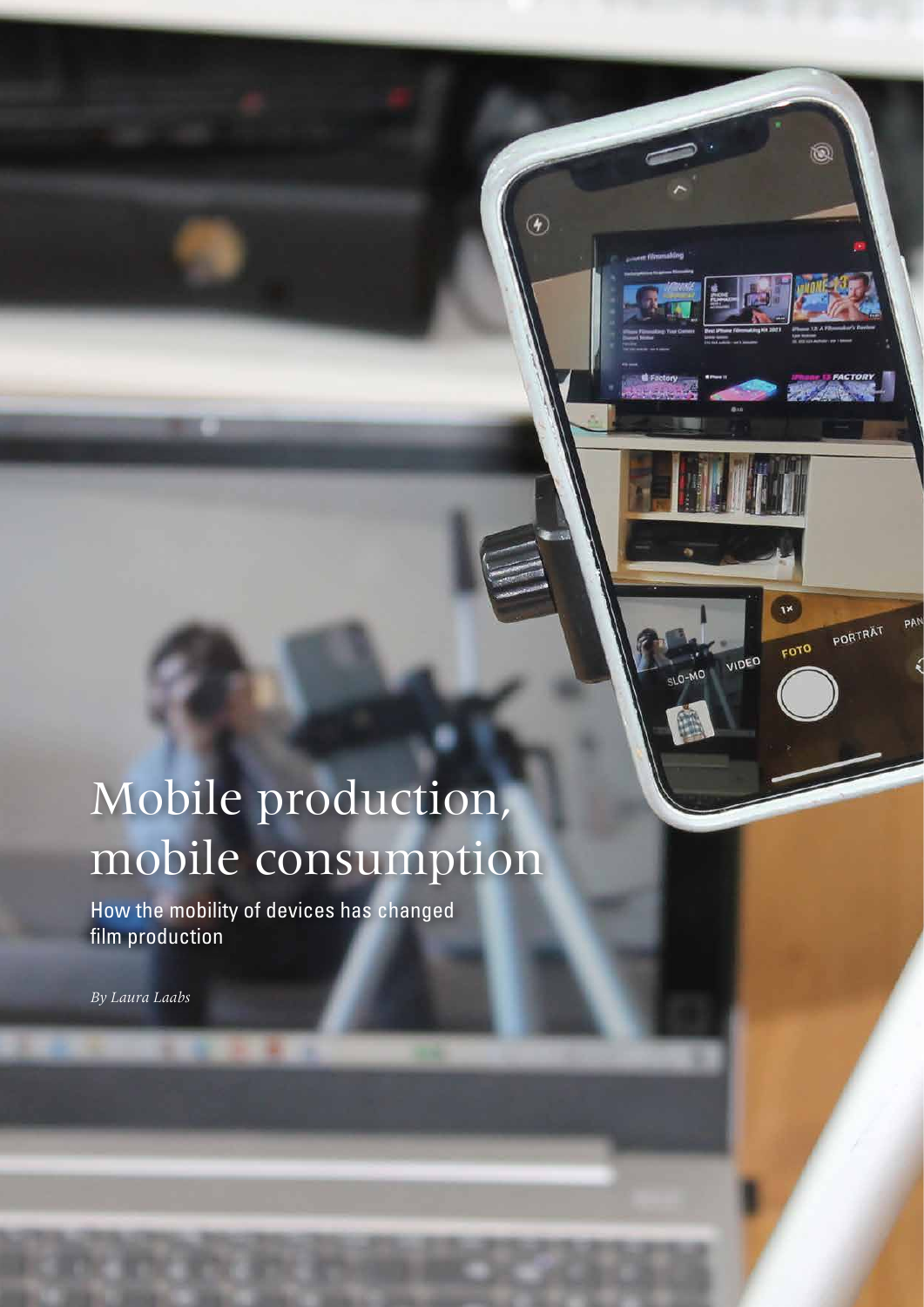While our parents were still labouring away at editing strips of Super 8 film, smartphones today place the most sophisticated pocket-sized technology at our disposal. But what is the impact on film when anyone can produce a video and upload it? And to what extent are mobile devices already being used in film production?

On 17 October 2021, TikTok user Becca Murray (@thebeccamurray) uploaded a video<br>of herself. It shows her in the kitchen,<br>lumbing and extince a sumet Murray's antion ray (@thebeccamurray) uploaded a video laughing and eating a carrot. Murray's caption puts the video into its jokey context: "filming myself so this can be played at my funeral because my partner doesn't film me." My wording, that she'd "uploaded a video of herself", is, in principle, superfluous. What's funny about Murray's clip is the fact that she, and countless other users of TikTok, YouTube and many other platforms and programmes, almost constantly produce and share films of themselves. Why, then, should there be any reason for another person to film you as well? How does this video on Becca Murray's account differ from her other videos?

### **To pose or not to pose**

The clip has been edited with TikTok's retro camera filter. When used on videos recorded with modern smartphones, the filter simulates certain visual features that film formats now virtually obsolete used to have. These include film grain and signs of wear as well as an interface – in the sense of a user interface – comprising symbols that show details of exposure time or frame rate, for example. Murray's video is also interesting because it aims for an affective and nostalgic use of the "vintage look" that we encounter again and again, for example in Hollywood films or the true crime genre: the embedding of (apparently) amateur footage, which often shows happy and smiling housewives in trivial everyday situations or on holiday with the family, as a memento in funeral or deathbed scenarios.

Murray's video parodies this use. Or more precisely: she uses the filter to parody a certain authentication strategy. As part of such a strategy, seemingly uncontrived and accidental – "natural" – pictures create an effect of closeness to the person shown, or of their "authenticity". At a funeral, it would be nice to be able to say: "Just like her." It is a truism that content shared on social media is situated in precisely this field of tension between the orchestrated and the uncontrived. On closer inspection, then, Becca Murray's parody reveals to us a particular aesthetic value of footage recorded on mobile devices.

### **Off to Hollywood**

However, video production for social media channels also gives rise to questions about the relationship between the private and the public domain, between amateur productions and professionalisation. In social media, it is often difficult to differentiate between advertising and entertainment. For example, make-up influencers, who have become successful above all thanks to YouTube, often collaborate with famous cosmetic brands or set up their own. TikTok user Julian Bass (@thejulianbass) made it to Hollywood thanks to a video that quickly went viral (Rahman, 2020). The video shows not only Bass himself but also above all his ability to produce special visual effects, or VFX in short. In the video, he personifies fictional heroes such as Spider-Man or a Jedi, making a conscious connection with already established brands. According to recent figures, the video has been viewed 17.2 million times on TikTok and Tuneral because of the<br>partner doesn't film<br><sup>tra</sup><br>fiau. s Retro-Kamera<br><sup>Retro-Kamera</sup> another 27.1 million times @thebeccamurray - 10-17<br>
let it be known that she loved vegetables on Twitter. Among others, Bass caught the eye

The known that the difference of the term of the term of the term of the term of the term of the term of the term of the term of the term of the term of the term of the term of the term of the term of the term of the term

Non-stop film production: Becca Murray playing tongue-in-cheek games with her phone.

filming myself so this

an be myself so this an be played at my<br>funeral because my<br>inther doesn't film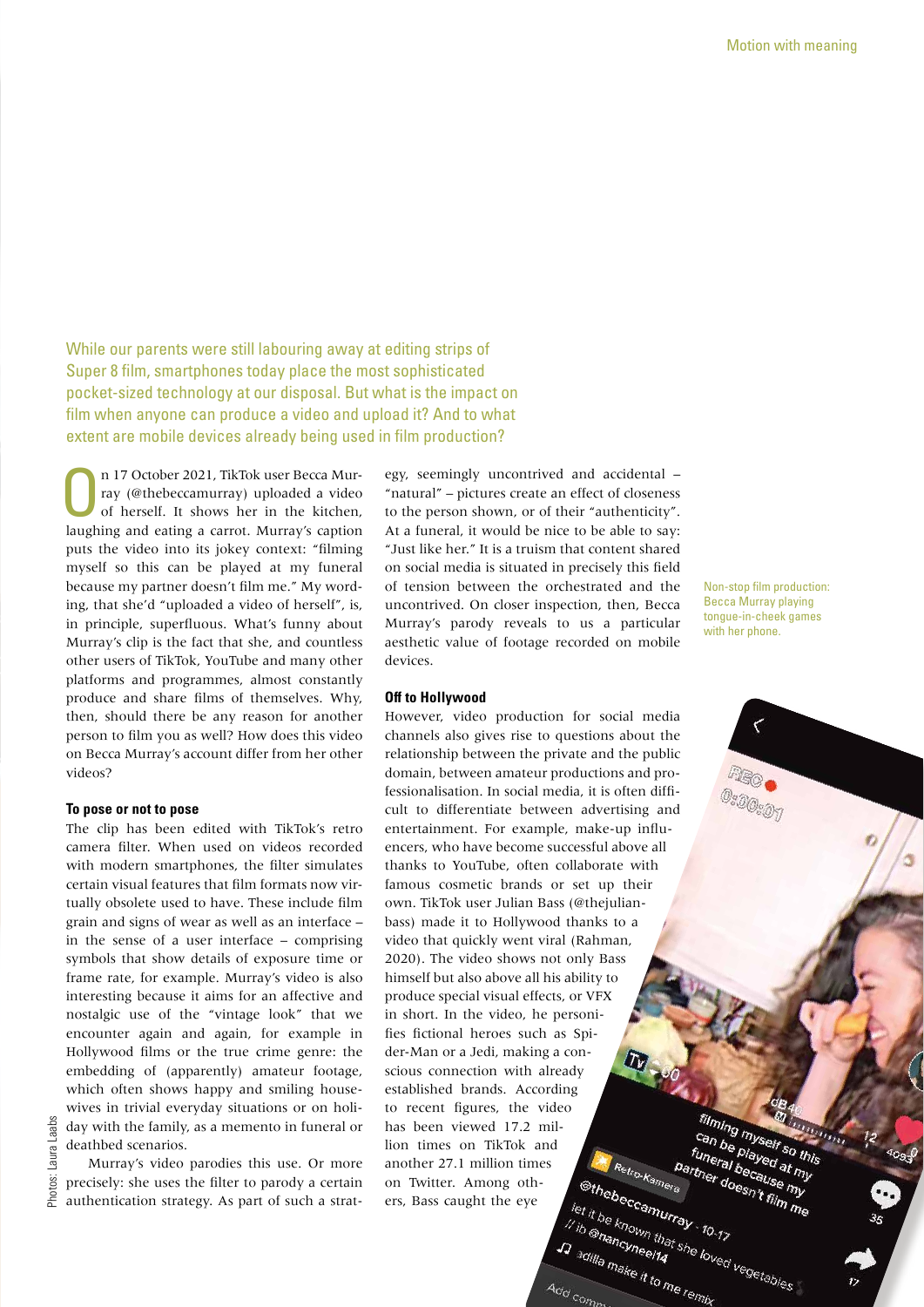

- Smartphones enable us to produce, share and watch videos on one and the same device. Nowadays, modern smartphone cameras are used not only by amateurs but also in the advertising industry and Hollywood.
- The features of earlier mobile devices, such as the Super 8 camera, which are now virtually obsolete in private use, occasionally reappear in the shape of visual quotes in contemporary productions – for example through the use of "vintage" filters.
- The production of videos for consumption on mobile end devices makes clear how important formats are. An example is vertical videos, which are becoming increasingly important in professional production too.

of Bob Iger, former CEO and still a member of Disney's executive board (Rahman, 2020). Bass is currently working, as he himself announced, on a larger project of which no details have been provided.

## **Semi-professionalisation typical for social media**

In many areas, video production for social media is characterised not only by amateurs still wet behind the ears, on the one hand, and full-time professionals on the other, but especially by semi-professionalisation. For many users, this is the transition from private production to their main source of income – following in the footsteps of Julian Bass. Meanwhile, smartphones are

used in production in the professional film business too. Examples are Steven Soderbergh's *Unsane* (2018) and *High Flying Bird* (2019), but also the Netflix series *Homemade* (2020), which was made during the COVID-19 pandemic and deals with it in short films.

Whether smartphone or camcorder, Super 8 or Polaroid: their aesthetic and discursive charge as the simultaneous producers and mediators of spontaneity, closeness and authenticity has a lot to do with format. Formats are means of giving structure that organise and present the information conveyed – the video, for example – in a specific way (Volmar/Jankovic/Schneider, 2020). The word "format" can mean material properties (for example, the 35mm of the respective film material) just as much as structural or organisational features (such as file formats). Thus, the granularity of film images in Super 8 format is reappearing as a filter on Instagram and TikTok. Conversely, it can be seen that mobile end devices and their formats are not only leaving aesthetic traces in film productions. They also have a direct influence on the production of the images. Without going so far as to speak of technological determinism, production for and with certain formats often also includes production for certain end devices or purposes. One example is the production of advertising content for social media, which is primarily consumed on mobile phones.

# **Different end devices require different formats**

Peter Merziger, managing director of M7, a marketing agency in Saarlouis, explains this in the



Don't think of smartphones and cinema as opposites: today's mobile film technology opens up countless complementary possibilities for production and reception.

Motion with meaning